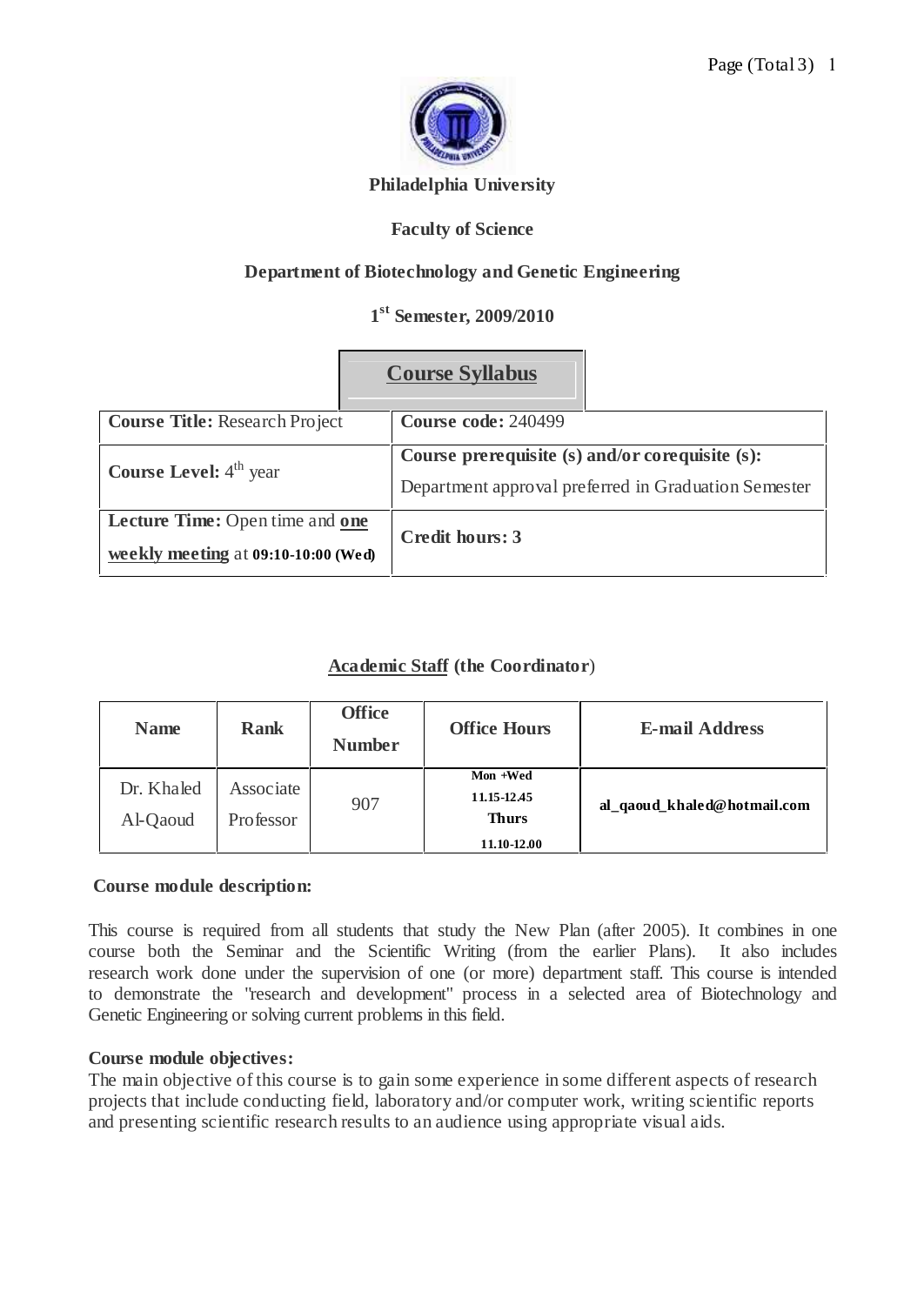# **Course/module Components and Teaching Methods:**

The course contains **one weekly meeting** with the Coordinator for organization matters and to discuss general issues needed for successful research projects (e.g. proposal, progress and final report, scientific publication, poster and oral presentations).

Students will be asked to select (when possible) a research area and the Coordinator will assign one or more Advisors (Supervisor) from the Department Staff. All further fellow-up and related scientific matters will be directly discussed with the Supervisor. However, copies of the research proposal and the progress and final reports should be given to the Coordinator after approval of the final form by the Supervisor.

The major **aspects of research projects** that should be done by each student include:

- 1. Talk to your Supervisor and define the specific Title and the main directions.
- 2. Write "one to two" pages (double space) a Research Proposal that clearly contains background information and justifications of the project, **objectives**, projected research outcomes, timetable of the work, availability of materials and equipment and expected cost of materials needed (purchasing material that are not available in the department will take long time and should be avoided when possible).
- 3. Conduct the research work (field, laboratory and/or computer).
- 4. Write an extensive Literature Review to discuss scientific issues related to your research subject (10-15 pages/double space). Students are advised to start writing the review as soon as the title is selected. This will help in improving your research work and result in a better writing.
- 5. Write around one-page Progress Report half way of the research work.
- 6. Discuss final results with your Supervisor and write the Final Report in a form that is acceptable by your Supervisor (depends on the type of your research work).
- 7. Prepare a Seminar containing your results and short introduction from your Literature Review and your Proposal.
- 8. Present your Seminar to the Department Staff and other students. Presentations should be 10-15 minutes followed by short question/answer session. The use of visual aids is very important. Your responsibility is to make sure to have every thing ready before the presentation time. Also make sure to prepare few days before your Seminar Date a "Seminar Announcement" that contains the date, place and time of your Seminar and the title and a short summary of your Seminar.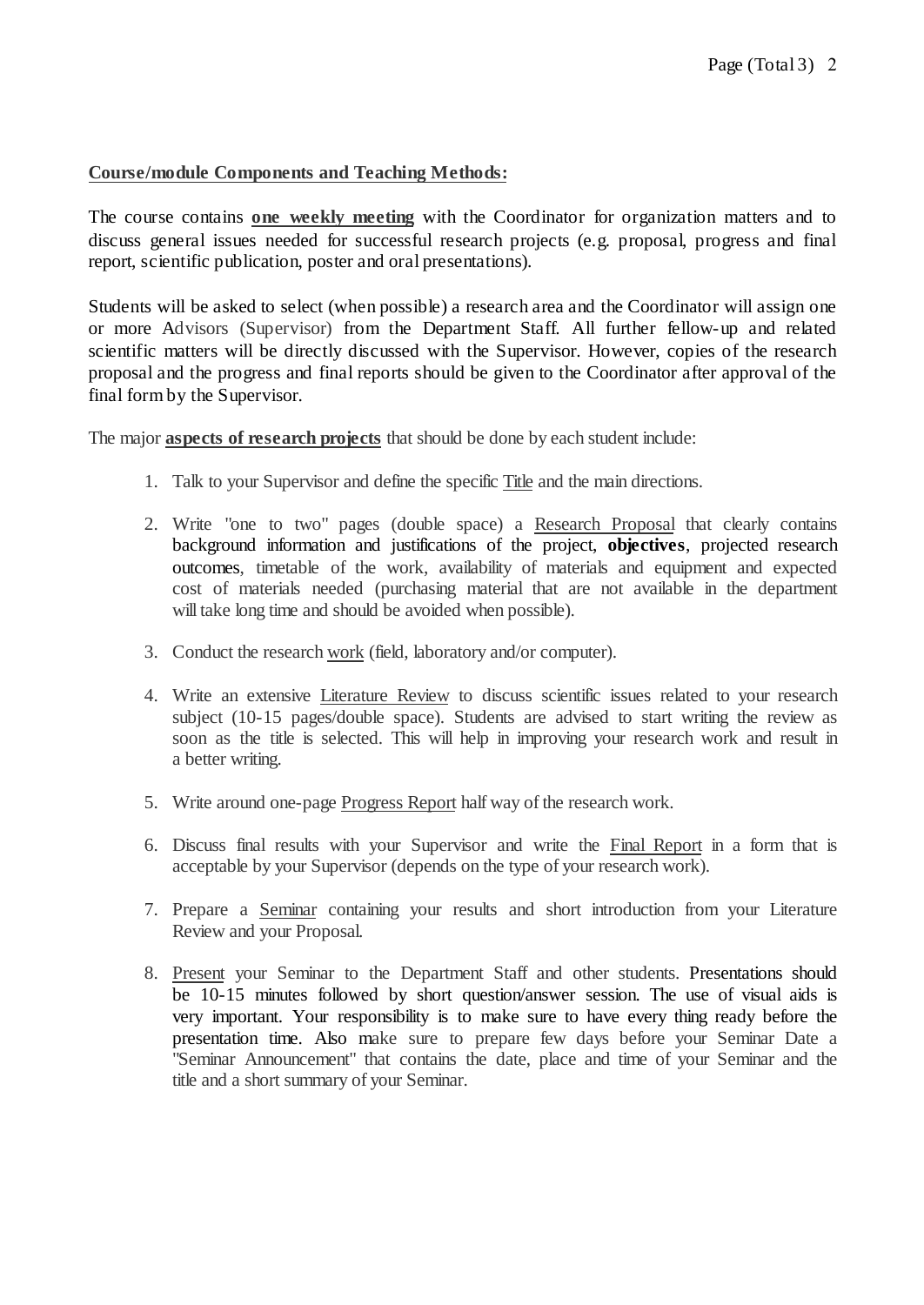# **Learning outcomes:**

\* Expose students to different aspects of research work that will be useful in their future career or graduate studies.

\* Practice scientific writing using available references and proper documentations.

\* Exposure to different research papers in one subject and learn how to correlate to each other.

\* Understand how to prepare a seminar using the latest software and visual aids and gain talkative and presentation skills in front of audience.

## **Documentation and academic honesty**

The reports should be written using your words after understanding what you want to say. Figures and table are encouraged to be used. Student should avoid plagiarism. Copy/paste from internet or published reports and papers is completely not accepted.

## **Course/module academic calendar**

*Each student is expected to regularly visit the Supervisor during office hours and at least once in each week to discuss progress and future directions. All students should attend the weekly meeting with the Coordinator.*

## **Expected workload:**

**On ave rage students need to spend 6-9 hours in writing, work and preparation each week.**

## **Attendance policy:**

**This course is mainly a research experience without the regular lecture format. However, absence from the weekly meetings shall not exceed 15%. Students who exceed the 15% limit without a medical or emergency excuse acceptable to and approved by the Dean of Science** shall not be allowed to take the final examination and shall receive a mark of zero for the **course. If the excuse is approved by the Dean, the student shall be considered to have withdrawn from the course.**

**Module references**: It is highly recommended to read about writing scientific papers and how to present oral talk (public speaking).

## **Assessment instruments**

Grading will not be only based on your research results. Grading will be also based on your efforts and progress during the course. Meeting deadlines and fellow-up early in the Semester are very important. Grading will be done by both the Coordinator and each student Supervisor.